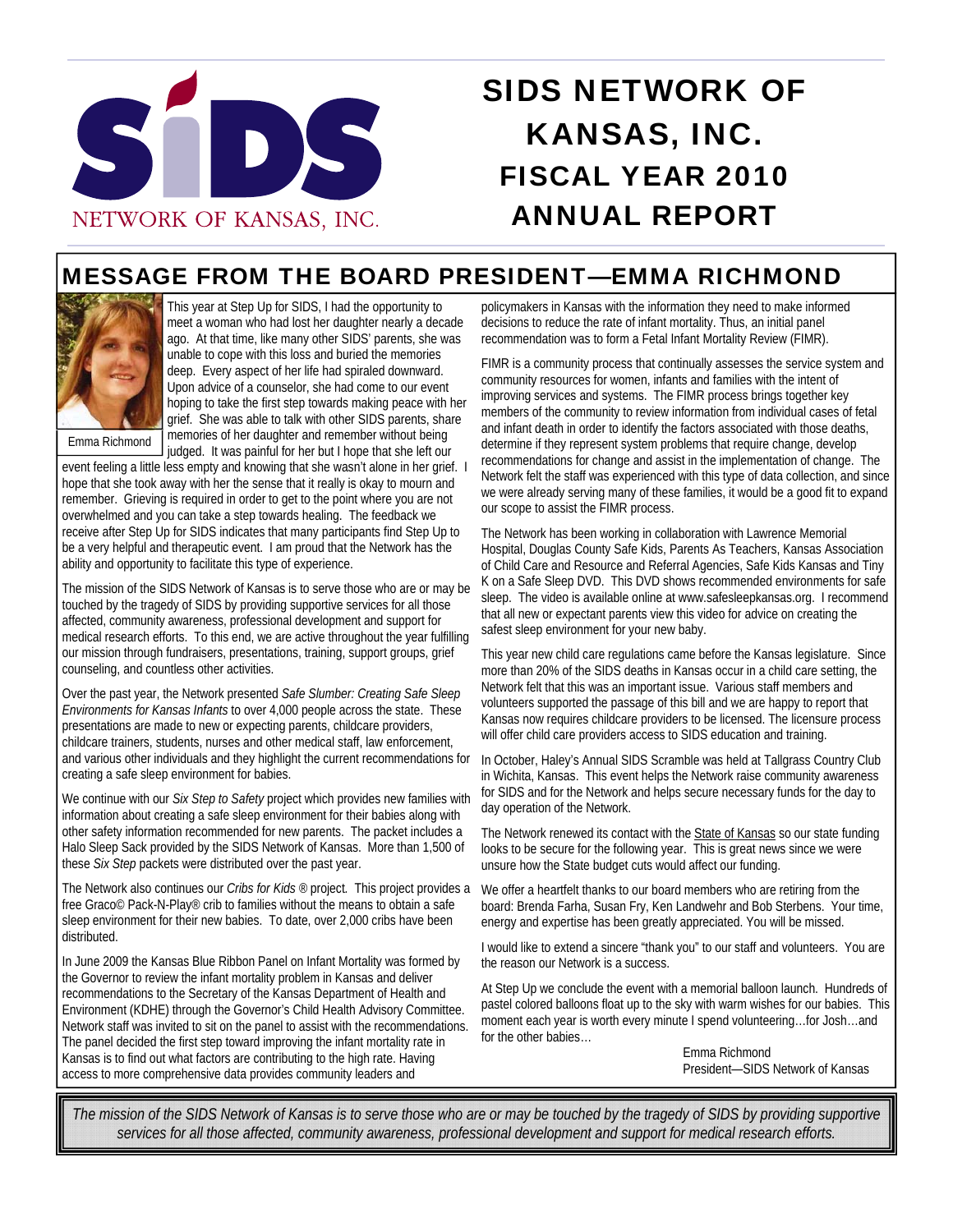## FISCAL YEAR 2010 FINANCIAL REPORT—SONIA PHILLIPS

| <b>Assets</b>                                    |    |                           | June 30, 2009                     |             | June 30, 2010 |  |
|--------------------------------------------------|----|---------------------------|-----------------------------------|-------------|---------------|--|
| Cash<br>Office Equipment - less accumulated depr |    | \$84,640.45<br>\$2,947.25 | \$91,512.11<br>\$2,311.43         |             |               |  |
|                                                  |    |                           |                                   |             |               |  |
| <b>Total Assets</b>                              |    |                           | \$87,587.70                       | \$93,823.54 |               |  |
| <b>Liabilities</b>                               |    |                           | \$22,863.14                       | \$25,162.29 |               |  |
|                                                  |    |                           |                                   |             |               |  |
| <b>Equity</b>                                    |    |                           |                                   |             |               |  |
| <b>Donated Capital</b>                           |    |                           | \$69,881.54                       | \$64,724.56 |               |  |
| <b>Current Year Income</b>                       |    |                           | (\$5,156.98)                      | \$3,936.69  |               |  |
| <b>Total Liabilities &amp; Equity</b>            |    |                           | \$87,587.70                       | \$93,823.54 |               |  |
|                                                  |    |                           |                                   |             |               |  |
|                                                  |    |                           |                                   |             |               |  |
| <b>Revenue</b>                                   |    |                           | <b>Expenses</b>                   |             |               |  |
| Contributions - Cash                             | \$ | 2,635.95                  | Office & Administration           |             | \$15,016.58   |  |
| Contributions - In-Kind                          | \$ | 10,524.96                 | <b>Program Services</b>           | \$.         | 45,339.58     |  |
| <b>Memorials</b>                                 | \$ | 5,509.22                  | Insurance                         | \$          | 1,955.00      |  |
| Interest Income                                  | \$ | 386.49                    | <b>Personnel Expenses</b>         |             | \$100,806.00  |  |
| Fundraising                                      | \$ | 28,603.07                 | Postage, Printing & Publications  | \$          | 10,466.52     |  |
| <b>Product Sales</b>                             | \$ | 717.87                    | Depreciation                      | \$          | 1,396.32      |  |
| <b>Restricted Grants</b>                         | \$ | 37,633.00                 | <b>Conferences &amp; Meetings</b> | \$          | 2,416.46      |  |
| <b>Unrestricted Grant Income</b>                 | \$ | 93,000.00                 | Research                          | \$          | 488.00        |  |
| <b>Combined Federal Campaign</b>                 | \$ | 2,563.99                  | Dues                              | \$          | 32.00         |  |
| Program Services Revenue                         | \$ | 278.60                    |                                   |             |               |  |
| <b>Total Revenue</b>                             |    | \$181,853.15              | <b>Total Expenses</b>             |             | \$177,916.46  |  |



### **How to contact the SIDS Network of Kansas, Inc.**

|                          |  | Office: 1148 S. Hillside, Suite 10                    |  |  |
|--------------------------|--|-------------------------------------------------------|--|--|
|                          |  | Wichita, KS 67211                                     |  |  |
|                          |  | Office hours: please call to ensure staff is present. |  |  |
|                          |  | Phone: 316-682-1301 (Wichita area)                    |  |  |
|                          |  | Toll free: 1-866-399-7437                             |  |  |
|                          |  | Fax: 316-682-1274                                     |  |  |
| Web site: www.sidsks.org |  |                                                       |  |  |
|                          |  | E-mail: General e-mail—info@sidsks.org                |  |  |
|                          |  | <b>Executive Director: Christy Schunn, LSCSW</b>      |  |  |
|                          |  | christys@sidsks.org                                   |  |  |
|                          |  | <b>Administrative Assistant: Lindsay Suderman</b>     |  |  |
|                          |  | lindsays@sidsks.org                                   |  |  |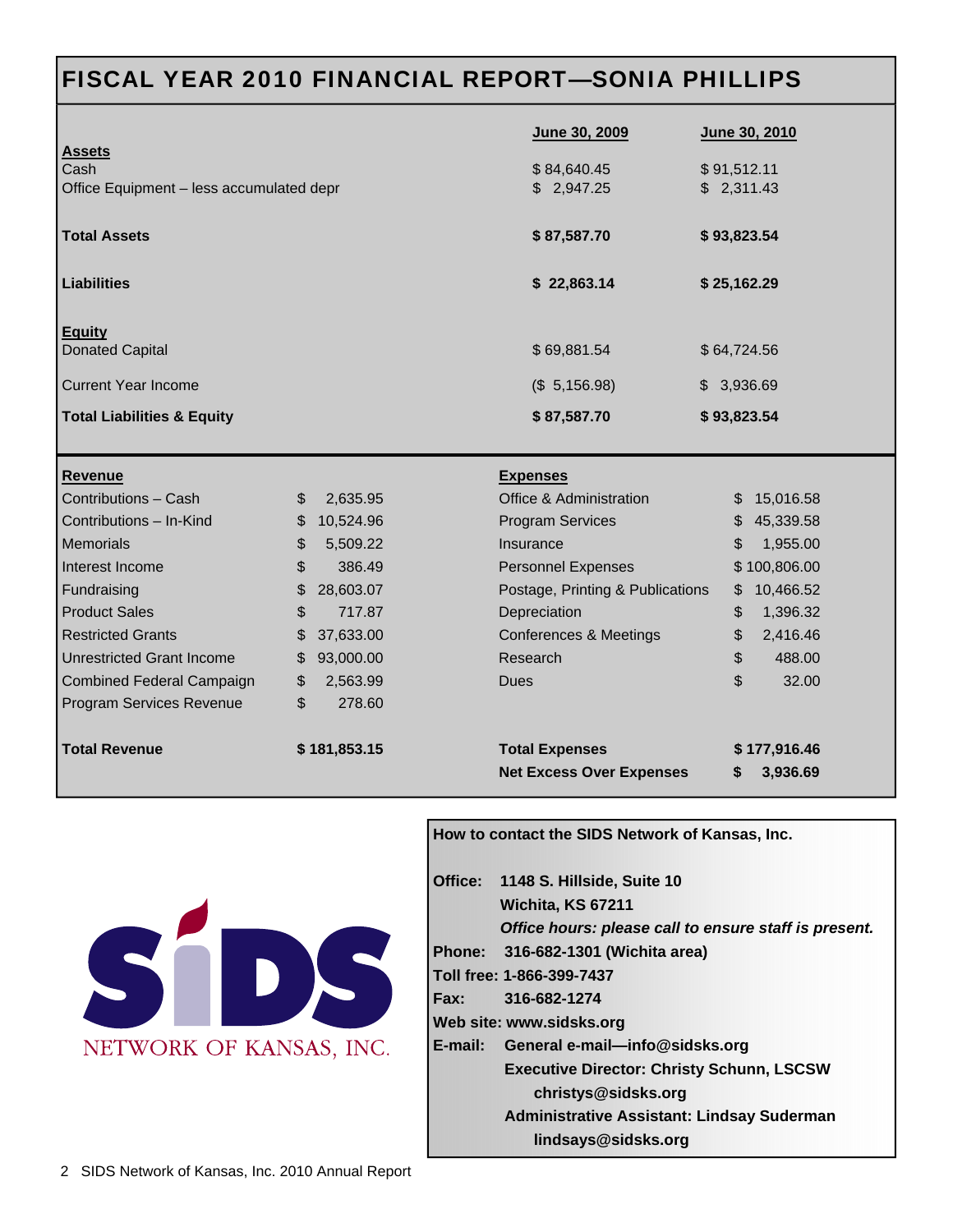## REACHING ACROSS THE STATE

### **SIDS community education was presented to:**

| • Wesley Medical Center, Wichita, KS, August 20, 2009.                                                                                         | • Kansas Association for Child Care and Resource and<br>Referral Agencies, Salina, KS, January 19, 2010.               |  |  |
|------------------------------------------------------------------------------------------------------------------------------------------------|------------------------------------------------------------------------------------------------------------------------|--|--|
| • Baby Your Baby Health Fair, Wesley Medical Center,<br>Wichita, KS, August 21, 2009.                                                          | • Wichita State University Psychology Department,<br>Wichita, KS, February 4, 2010.                                    |  |  |
| • Wesley Medical Center, Wichita, KS, August 31, 2009.<br>• Wichita State University Psychology Department,<br>Wichita, KS, September 8, 2009. | • Reno County Child Care Coalition, Hutchinson, KS,<br>February 5, 2010.<br>• Child Start, Wichita, KS, March 6, 2010. |  |  |
| • Kansas Public Health Association Conference,<br>Wichita, KS, September 22, 2009.                                                             | . Zero to five Head Start, Wichita, KS, March 12, 2010.<br>• Wichita State University Community Nursing                |  |  |
| • March of Dimes Conference, Overland Park, KS,<br>October 6, 2009.                                                                            | Department, Wichita, KS, March 22, 2010.<br>· Wichita State University Psychology Department,                          |  |  |
| • Wesley Medical Center Nursing Symposium, Wichita,<br>KS, October 10, 2009.                                                                   | Wichita, KS, March 23, 2010.                                                                                           |  |  |
| Healthy Babies of Sedgwick County, Wichita, KS,<br>October 12, 2009.                                                                           | • KWCH television safe sleep interview, Wichita, KS,<br>March 29, 2010.                                                |  |  |
| • Reno County Early Head Start, Hutchinson, KS,<br>October 13, 2009.                                                                           | <b>ITTO University of Kansas Public Health Grand Rounds,</b><br>Wichita, KS, March 31, 2010.                           |  |  |
| • Wichita State University Nursing Department, Wichita, Isla<br>KS, October 19, 2009.                                                          | • Saline County Health Department, Salina, KS, April<br>20, 2010.                                                      |  |  |
| • Child Start, Winfield, KS, October 20, 2009.                                                                                                 | • State Early Head Start Administrators Meeting,<br>Topeka, K\$, April 22, 2010.                                       |  |  |
| • Riley County Health Department, Manhattan, KS,<br>October 29, 2009.<br>Pawnee                                                                | • Kansas Blue Ribbon Panel, Topeka, KS, April 23,<br>2010.<br>.1NN                                                     |  |  |
| • KSN television, Wichita and surrounding areas,<br>November 2, 2009.                                                                          | • Governor's Conference on Public Health, Wichita,<br>KS, April 27, 2010.                                              |  |  |
| • Riley County Community Meeting, Manhattan, KS,<br>November 4, 2009.                                                                          | . Wichita State University Child Development Center,<br>Wichita, KS, May 10, 2010.                                     |  |  |
| • Eudora High School, Eudora, Kansas, November 4,<br>2009.                                                                                     | • Riley County Health Department, Manhattan, KS,<br>May 11, 2010.                                                      |  |  |
| • Governor's Conference on Child Abuse and Neglect,<br>Topeka, KS, November, 5 & 6, 2009.                                                      | · El Dorado Police Department, Augusta, KS, May 18,<br>2010.                                                           |  |  |
| • Kaleidoscope of Kids Care, Hutchinson, KS,<br>November 7, 2009.<br>Meade<br>Clark<br>Comaniche                                               | • Newton Community Child Care Center, Newton, KS,<br>May 27, 2010.<br>Cowleu<br>taugua                                 |  |  |
| • Kansas Early Learning Coalition Conference, Salina,<br>KS, November 13, 2009.                                                                | • Hutchinson Community College, Hutchinson, KS,<br>June 5, 2010.                                                       |  |  |
| • Child Death Review Board, Topeka, KS, November<br>17, 2009.                                                                                  | • Ft. Hays State University, Hays, KS, June 26, 2010.                                                                  |  |  |
| • Kapaun High School, Wichita, KS, November 19,<br>2009.11                                                                                     |                                                                                                                        |  |  |
| • Hutchinson Community College, Newton, KS,<br>December 1, 2009.                                                                               |                                                                                                                        |  |  |
| • SRS Early Head Start, Topeka, KS, December 3,<br>2009.                                                                                       |                                                                                                                        |  |  |
| • Riley County Health Department, Manhattan, KS,<br>January 12, 2010.                                                                          |                                                                                                                        |  |  |
| • Early Head Start Regional Meeting, Salina, KS,                                                                                               |                                                                                                                        |  |  |

January 14, 2010.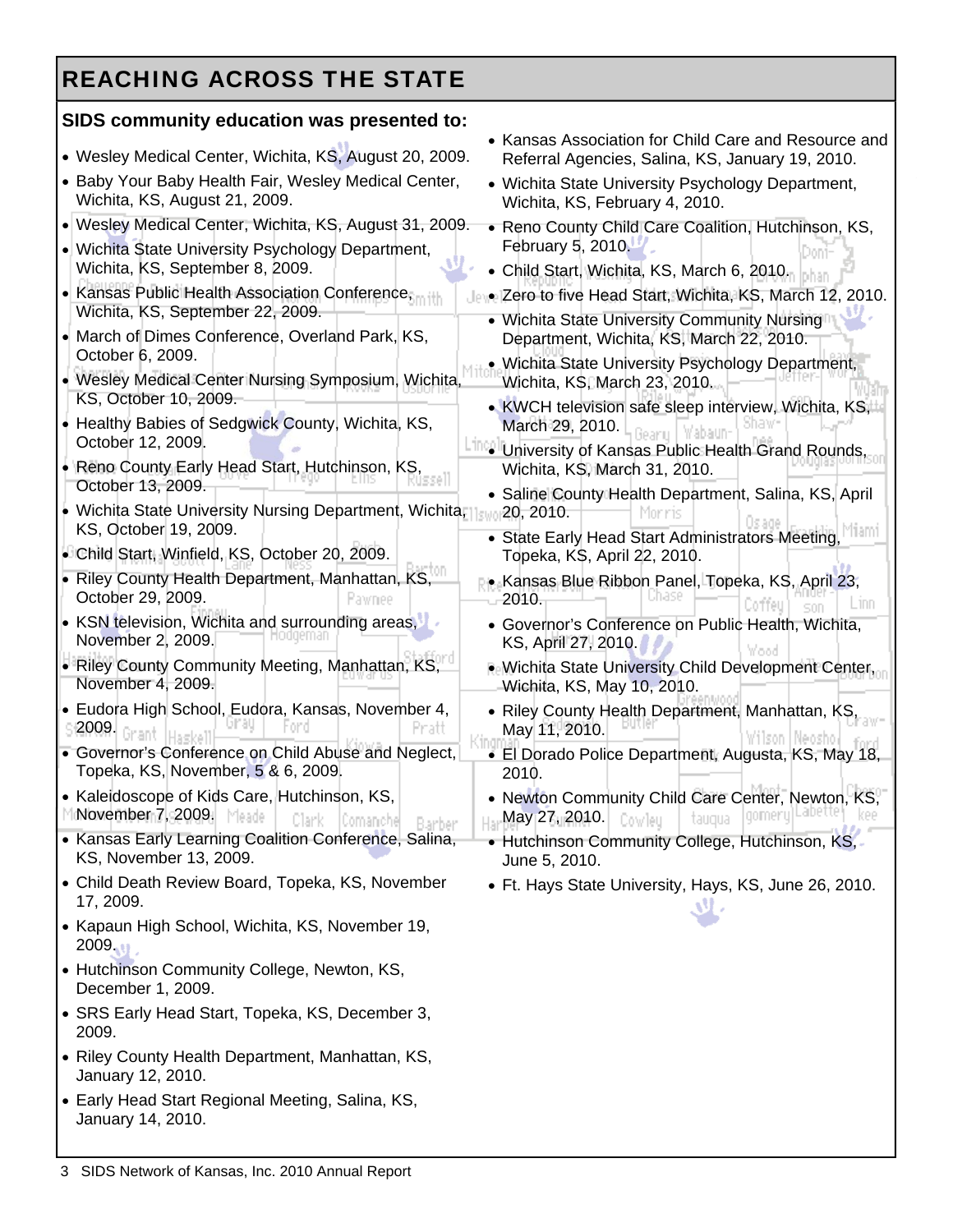## BOARD OF DIRECTORS

**Ted Bredehoft**  (SIDS Grandparent) **Patty Calderon-Cordoba**  Kansas Dept. of Labor (SIDS Parent) **Nika Cummings, J.D.** Cummings & Cummings (SIDS Parent) **Brenda Farha** Community-At-Large **Karen Foley** Community-At-Large **Susan Fry, M.Ed., RN, CNAA**  Past-President, VP Health Care Services, Presbyterian Manors of Mid-America **Stacey Frye, CPA**  Lee Mathews Equipment (SIDS Parent) **Linda Hall** Physicians & Surgeons Exchange **Shalae Harris, RN, BSN, MPA**  Sedgwick County Health Dept. **Lt. Kenneth Landwehr** Homicide Section, Wichita Police Dept. **Rita Lungwitz** The Print Source, Inc. **Andrea Maurer** Captain, Sedgwick County EMS **Tracey McNeely Secretary (**SIDS Parent) **Kerri Petersen** Cessna Aircraft (SIDS Parent)

**Sonia Phillips Treasurer** (Allen, Gibbs and Houlik, LC) **Emma Richmond President,** O & G Exec., Berexco (SIDS Parent) **Emalyn Rogers**  Community-At-Large **Rhea Rogers, M.D.** OB/GYN, Wichita **Peter Sargent**  Boeing (SIDS Parent) **Angela Scott**  Teacher, Holy Savior Catholic Academy **Dianna Smith, RN, BSN** City of Wichita Environmental Health **Randall Stearns** Chief Medical Officer, Wichita Fire Dept. **Bob Sterbens** General Manager, Downing-Lahey Mortuary **Fannette Thornhill-Scott, M.D.**  Center for Health & Wellness **John Tracy**  Reno County Medical Investigator **Amy Walenta**  Community-At-Large **Jeff Walenta**  Grubb and Ellis/Martens Commercial Group

### **REGIONAL DIRECTORS**

**Diana Conway** Central KS Peer Support (SIDS Parent) **Dori Smalley**  Southeast KS Peer Support (SIDS Parent) **Connie Entz** 

Northwest KS Peer Support (SIDS Grandparent) **Mary McClaskey** 

Southeast KS Peer Support (SIDS Parent)

**Shawn Vrana** Northwest KS Peer Support (SIDS Parent)

### **ADVISORS/CONSULTANTS**

**Brian Schoenthaler** The Associated Advertising Agency **Dr. Lance B. Slaymaker, D.O.** Pediatrician, SIDS Medical Advisor for the State of Kansas (SIDS Parent)

### **STAFF:**

**Tonya Rose, LMSW** Program Coordinator **Christy Schunn, LSCSW** Executive Director **Lindsay Suderman** Administrative Assistant



Thank you to all our volunteers & board members over the past year. With 3 employees statewide we could not have existed without the time, effort, and tireless support of our volunteers. Thank you for your hard work; you make a difference.

Dave Ackerman Kent Albers Alpha Kappa Alpha Don Bean Alfredo Beier Michelle Beier Diana Bell Suzanne Bennett Tracey Bird Veronica Brandford Christine Brightwell Steve Brightwell Daniela Calderon Sherri Carter-Marks Lisha Clark Patti Cordoba- Calderon Brennan & Anita Crummey Jasmine Dahna Koosha Daneshi

Casey Davis Michelle Davis Kelsey Eklund Phya Gahgadhar Amanda Garinger Elaine Gile Katie Gilman JT Gooden Nicole Green Darlynn Hagen Linda Hall Shalae Harris Todd Harris Gene Henderson Kathy Henderson Kirk Henderson Karen High Amy Hobble Jacque Hobble Mary Hooper Becky Howerton

Maggie Hylton Nancy Jensen Dietrich Johnson JoAnna Kavanah Christian Kilgore Sheila King Milan Kumar Ashleigh Lee Caroline Lincoln Rita Lungwitz Rosellen Luttrell Yassine Manam Andrea Maurer Regina McCarty Hal McCoy Jeremy McCulley Lola McLaurian Norm & Tracey McNeely Joanne Munoz Rodha Nagireddy

Gloria Norris Rachel Norwood DeLynne Osborne Betty Pardo Diana Pardo Aletra Peeples Frankie Perkins Kerri Petersen Sonia Phillips Anya Pierson Kellie Pitts MaKenna Purnell Emily Ramseyer Sandra Rankin Emma Richmond Jonny Richmond Julie Richmond Shaun Richmond Christine Roberts Joann Robertson Emalyn Rogers

Kathryn Rose M. Doris Rose-Ross Shea Ross Pete Sargent Kurt & Jessica Schmidt Norma Schmidt Angela Scott Kate Sebes Kevin Sebes Taylor Shaw Stephanie Sheahan Aj Smith Diana Smith Tatiana Smith Theresa Smith Michele Spainhower Jordan Speed Joseph Spurlock Elyssa Standiferd

Jack & Darby Standiferd Randy Stearns Diana Steenson Elise Strobel Bonita Suter Caroline Swanson Kate Szambecki Blaine Thompson Macey Thompson TJ Thompson Vickey Thompson Casey Travis Anique Valmont Natasha Vernor Annie Wade Kara Wheeler Carmen White Stephanie Wilder Susan Wilson Lori Wright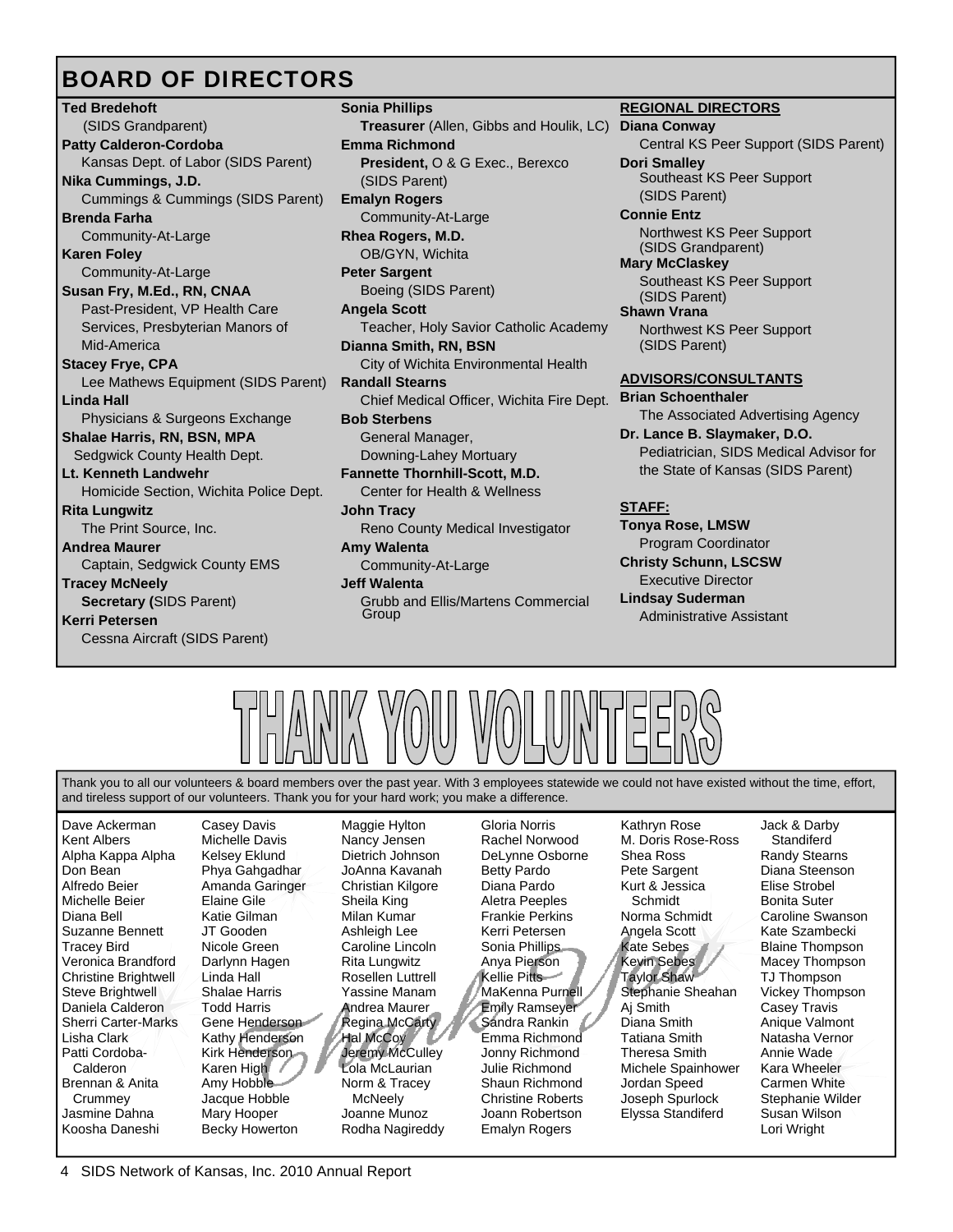#### CONTRIBUTIONS

**\$20,000 or more** KDHE Kansas Health Foundation

**\$10,000—\$19,999** AFSCME CJ Foundation For SIDS

#### **\$1,000—\$9,999**

APEX BOB FM Ted & Susan Bredehoft Charitable Foundation, Inc. Chicken Poop Community Health Charities of KS & MO Manny Cowinski Davis Moore Automotive Dr. George & Brenda Farha First Gear Don & Jill Hattan–Don Hattan Joe's Car Wash Journal Broadcast Group Loony Bin PF Changs Physicians & Surgeons Exchange, Inc.



2010 Step Up for SIDS

Ronald McDonald House Charities Sam's Club David Sasson–Overstock Art Eric & Geri Stinson Rick Stinson–Stin-Kerr Investments, LLC The Print Source The Wolf FM Welch's Heating & Air **Conditioning** 

#### **\$500—\$999**

Adoption Centre of Kansas Allen, Gibbs & Houlik, L.C. Steve Anderson–Anderco, LLC **Cargill** Doonan Truck & Equipment of Wichita, Inc. Green Mountain Grills Hall's Culligan Water Tracey Hopper LDF Food Group Michael & Jeanine Maloney– Universal Lubricants, Inc. David McCall–Autoplex East McDonald's Restaurants Mid-Continent Energy Corp. Mid-Kansas Women's Center

Rod Moore–Wichita Technical Institute Mike & Sonia Phillips

QuikTrip Pete & Kerry Sargent Allen Winfrey



2009 Memorial Candle Lighting

#### **\$100—\$499**

Dave Ackerman David Allan–Mulligan's Pub Alpha Kappa Alpha Geoff Amend Dodie Bacani Tim Bachman Fred Baker Randall Bannon John Beach Floyd Bess Steve Bessenbacher Best Buy Dan Blair Charles Boan John & Kari Boden J. Patrick & Karen Bredehoft– Bredehoft & Associates Dale Brown Mitch Buehler Brad & Diane Burnside Mauricio Calderon & Patty Cordoba-Calderon John Carnes Darren Cary Chester's Chophouse Brian & Gail Childers Mike & Amy Christman Buddy Clark Calvin & Bonnie Clough Todd Connell Bill & Nika Cummings Cummings & Cummings, LLC



Rusty Rierson sings at the 2009 Memorial Candle Lighting

Dusty Davis Fred Dehring Kevin Desmarteus–Carrie B's Shawn & Cathy Devlin Brett Dewey & Esther Calderon Michael Dixon–Dixon-Dearmore Oil Co., Inc. Brent Doonan Kenneth & Sue Doonan Dudley's Irish Pub Ray Eckhoff John Ehrke Elements Hair & Body Shop Charles W. Engle Environmental Maintenance, Inc Eric Fisher Salon Ken & Carol Flower Robin & Karen Foley Freddy's Frozen Custard George Furney Brian & Nicole Gehring Sonny Glennon–Scotch & Sirloin Mallory Graddy Larry Gurney Jose Gutierrez–Farmer's Insurance Group Darlynn Hagen Walt Hagerty–Docuforce Linda Hall Hangar One Steakhouse David Hawley Hilton Garden Inn Gary Hively Home Depot Horizon Apparel Joe Hullings International Brotherhood of Electrical Workers David Jabara Jon & Sue Ann Jantz Anthony Jenkins Eddie & Julia Juarez Kansas City Chiefs



Thanks to Alpha Kappa Alpha Sorority, Inc. over 10,000 *Six Steps to Safety* packets have been assembled and distributed to new and expectant parents.

Bob & Cynthia Kay Kiwanis Ben Landes Mark Lazzo Chris Lies Dan & Jessica Lyon Sheila Marquez Steve Massey Chris & Nikki McCoy Eddie McGlynn–Network Results Steven & Tonya McLendon Tracey & Norm McNeely Meadowbrook Brian & Jackie Milledge Rich Murrish Ed Nemnich Timothy & Gayle Nye Nye Oil O'Brien's Irish Pub Elizabeth Ortiz Mark Oxler



Steve & Claire Oxler Robert Patton–Appaloosa Investments Pepsi Perinatal Association of Kansas Jeff Ranney Red Rock Canyon Grill Dale & Marilyn Richmond Al Roberts Rudd Foundation Phil Ruffin, Jr.



2010 Step Up for SIDS

Rusty Eck Sabor Latin Bar & Grille Ken & Norma Schmidt Kurt & Jessica Schmidt Michael Schmidt Eric Schmidt & Jamie Tabor- Schmidt Craig Schulte PJ Sengvilay D.R. Senseman Lance & Katie Slaymaker Ron & Shirley Slaymaker Lindall & Susan Smith Sound Advice Southwestern Remodeling Tim & Ann Spradlin Mark Steiner Rene Stevens–Spangles George & Dee Dee Strecker John & Marietta Strecker Bob & Vicki Taylor Terradyne Resort & Country Club Louis Thompson David Tibbetts TLC Muffins/Cookie Bouquet Tommy's Restaurant Jason Townsend Tracy's Automotive Robert & Jane Vath Village Pediatrics James Vossen Darren Walker Warren Theatres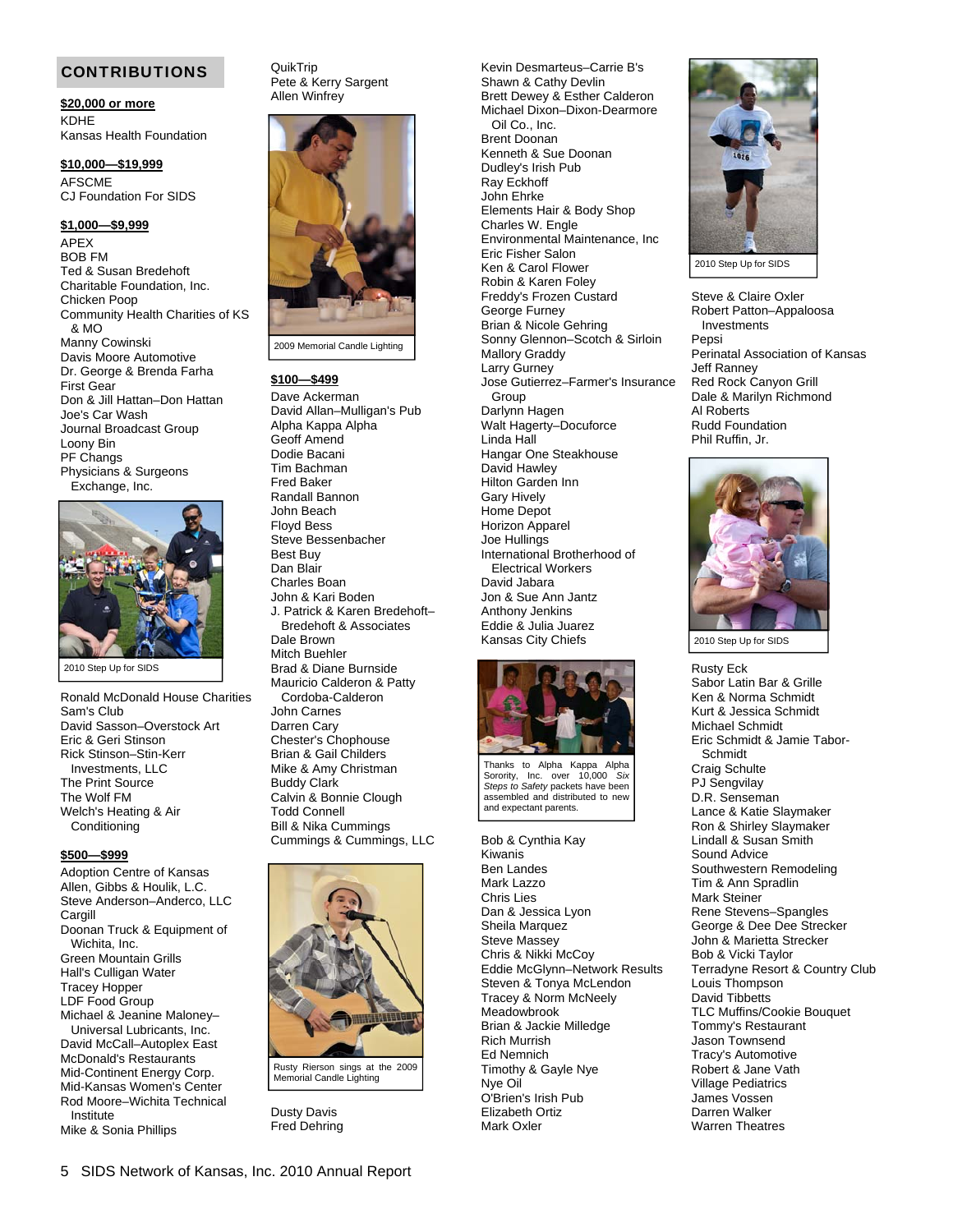#### **CONTRIBUTIONS CONTINUED**

Waste Connections Wichita Press Wichita Thunder Wichita Wingnuts Richard & Margaret Wieland Dr. Michael & Amber Wilson– Wichita Clinic/Andover Jim Wohlgemuth Rich Wohlgemuth

#### **\$1—\$99**

Nabil Abdul Kader & Michelle Mahon Joan Aboud Elyse Adame Slade & Regina Adams



Cobb Family-2010 Step Up fo SIDS Ambassador Family

Paul & Patricia Alderson All Sports All Star Adventures Connie & Dennis Altic Kirk & Christina Anderson Lynn & Rosemary Anderson Harold Armijo & Molly Harms Kevin Ashworth Andrea Attwater Josh Baker & Theresa Altic Daryl Barnes John & Gladys Barnett Kirk & Luanne Barnett Sandra Bateman Don Bean Virginia Beard Kendra Beardsley Angela Benefiel Bob & Elizabeth Bennett Lynelle Bergstrom Lisa Berry Alan Bertrand Vivian Best Doris Bettinger Lynette Bickley Jennifer Billingsley Jerry & Zolene Bland Paul & Delores Blochlinger



2009 Memorial Candle Lighting volunteers & staff

John Bogart Robin Bond Jamie & Wayne Bonnesen Wayne & Kandace Bonnesen Susie Bontrager Bill & Pearl Brandenburger, Sr.

Charles & Laura Brown Richard & Mary Janet Brumfield Terry Brungardt Bubba's Nekked BBQ Leann Buethner John & Martha Bumm Ruth Burgard Campbell & Johnson, P. A. Jim & Marla Canfield Beau Canova Steve Caron Central Therapeutic Massage Virginia Chandler Mike & Suzanne Chapek Adolph & Beth Charbonneau Charisma Salon Cheri's Bakery Edgar & Vickie Clark Maria Clevenger Erin & Travis Cobb Cocoa Dolce Megan Cohlmia JoAnn Colby Tondrea Coleman Alice Collins Donnie Collins Robert & Christina Collins Wendell & Jackie Collins J.D. & Debbie Conley Charlie & Phylis Coomes



2009 Memorial Candle Lighting

Marvin & Ronalda Copple Mary Corrigan Michael & Cheryl Couch Jason Cox Nancy Crago Crete Carrier Tara Critchfield Holly Cummins Marlene Dailey Krystle Dalke Jennifer & Derek Davis Peggy Davis De Vaeh Therapeutic Massage Michael & Elizabeth Depinto Richard Diamond–Ty's Diner Dillons Jared & Marilyn Dinwiddie Lori Doby Doc Green's Larry Doss–Walt's Great American Sports Bar Marci Drees Laurie Drouhard Rachel Duran Reyes Duran Wade & Jody Dysinger Echo Hills Golf Club Ellen Edwards Carla Eidemiller Electrex, Inc. Amie Ellis Tim Emerson Stan Engle

Christina Estrada



2010 Step Up for SIDS

Sheila Everhart Tara Falconio Steve & Mary Faulkner Marcia Fino Keith Flower James Floyd & Bailey Herrman Michael & Lynn Frazier Matthew & Daisy Friesen Carol Galbraith Constance Garcia Valencia Garcia Zante Garcia Sharon Garrison Logan Gaston Richard & Sylvia Gatton Geezers Grub & Pub Chris & Dawn Gentry Rachel Gerik Bethany Gerstner Carly Gerstner Kristy Gerstner Bob & Shirley Gfeller Albert & Kay Goetz Golf Warehouse Donna Goodner Mr. & Mrs. Grant Goodvin Audrey Gordon Heather & John Graves Bill & Shirley Gropp Dorothy Gross Lisa Gross Amy Grunden M. Isabel Gutierrez Danny & Gina Hall Hannah Banana Brenda Harmon Jeffrey & Teresa Harris Patrick & Kathy Harter Doug Hatesohl Larry & Glenna Heald Richard & Glenda Heier Gene & Cindy Henderson Kathy Henderson Kirk & Misty Henderson Mike Henderson Rachel Hill Shanna Hill James & Susan Hoffmann



Stacie & Chris Hott Todd & Dawn Hungate

Tim & Karisa Huntley

II Vinico Emery & Diana Jennings J.R. & Connie Jimeson Eric Johnsen Kristina Johnson Robert & Judith Johnson Cory Johnston Lester & Edith Jordan Janet Jorgenson JR's Burger Place



2009 Memorial Candle Lighting

Mike Juarez April Kececi Howard & Tami Keim Scott Kellogg Luella Kinderknecht Thomas & Margaret King Annette Klausmeyer Chris & Joni Knapp Mac Knighton-Knighton Oil Co. James & Jacqueline Koch Whitey & Julie Kohl Allison & Michael Koonce Karl Lamberte Meagan Lancaster Sherrie Landell Judy Langley Ruth Ann Lay Gina Leatherman



Memorial Balloon release at Step Up for SIDS

John & Ashleigh Lee Monica Lewis Gerald & Treva Lichti Sandy Lilly Jason Lilly & Alicia Ortiz Mike Lindsey Sandy & Teresa Londono Vivian Luce Mark Lutz & Adrienne Byrne-Lutz Margarita's Terry & Barbara Marshall Elouise Martin James & Rosemary Martin Pauline Martin Jose & Stephanie Martinez Regina Mason Tom Matthews Megan McCormick Shane McCurdy & Sasha Chapek June McGrath Charles & Leann Mchugh Julie & Jason McIlvain Matt & Kate McNeil Karen Meseraull Breanna Miller Misty Miller James & Carolyn Minson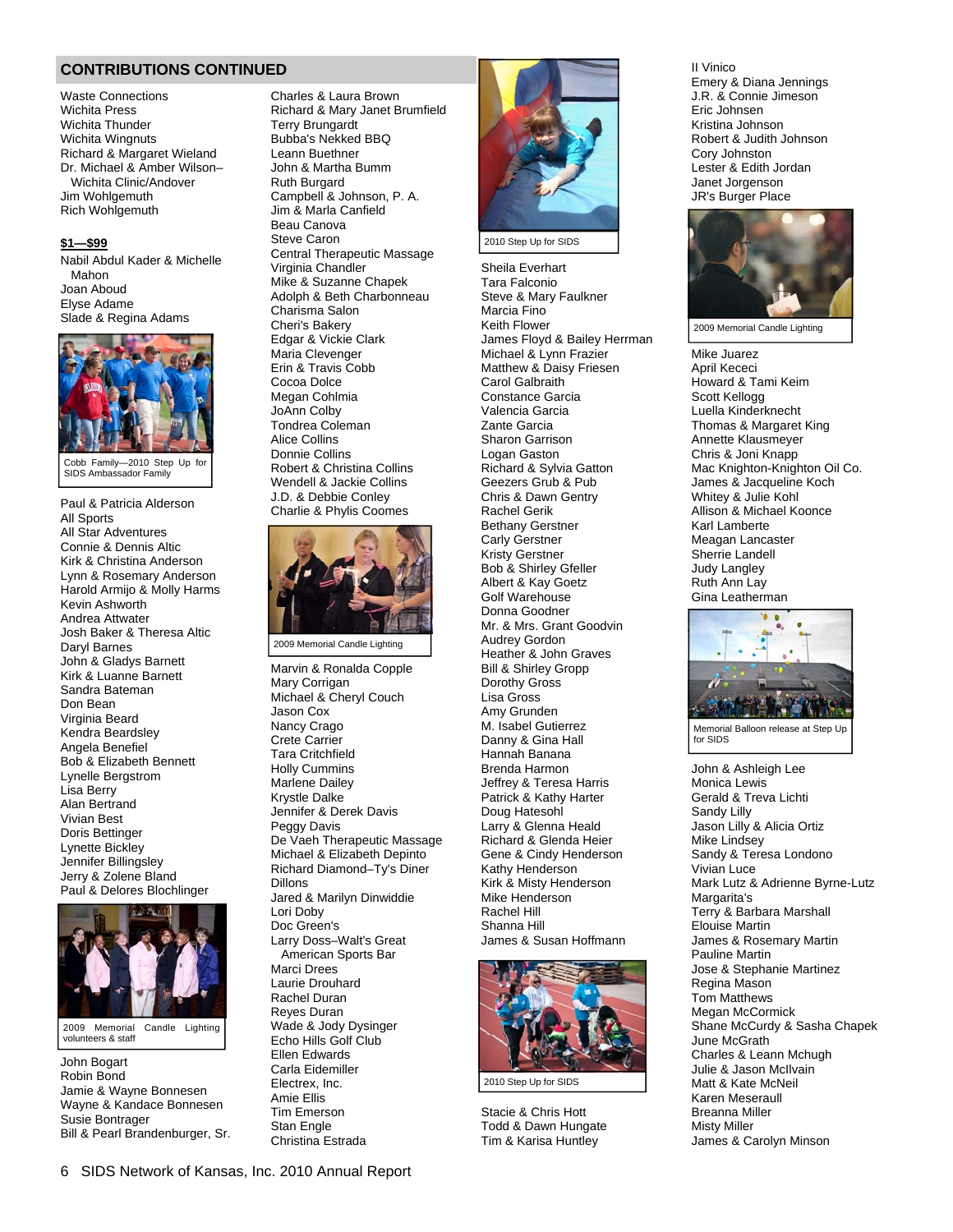**The Six Steps to Safety Packet is an educational tool distributed to new and expectant parents throughout the State of Kansas to reduce the risk of sudden infant death. The Network works to provide more packets each year with the help of gracious foundations and donors. Since FY04 over 33,000 packets have been assembled and distributed by the SIDS Network of Kansas.** 

Gene Moddelmog & Joletta Friesen Chris & Emma Richmond Paul Moffett Dave Montague Todd & Linda Moody Tammy Moreno Bridget Morgan Mosley Street Market Valerie Most Elena Munoz Mario Munoz & Maria Cerca Arthur & Lucreta Myers Jeni Neighbors Bill Nestelroad & Ellen McCue Duane & Alyce Newell Diana Nguyen Joe & Sarah Nold Ramola Norton Lorena Nungaray Victoria Nungaray Jan Oberle Debbie & M.K. O'Brien Joseph & Jennifer Odette Jerry & Rose Olds Olive Garden Jennifer Olliges On the Spot Cleaners David Ortiz Shirley Ortiz Dennis & Laurene Pageler Christy & John Pair Allison Palser Michelle Pantleo William & Anita Partridge Peoples Exchange Bank Melissa Perez J. D. & Kerri Petersen Phyllis Peterson Aleena Pfanenstiel Gary & Michelle Pfanenstiel Linda Pfanenstiel Courtney Pierce Larry & Judy Pippitt Stacy & Tammy Pippitt Planet Sub Monica Plowman Brian & Michelle Porter T.J. Poston Valerhy Powers Pro Link Golf Pump House Quincy's Sarah Radney Michael Ramos Jason & Amanda Randolph Ty & Brenda Rauber Blake & Bethony Rebholz Kim Rebholz Red Robin Judy Reedy Sandi Reitcheck Brandon & Jenni Relph Maxine Rhodes

Todd & Julie Richmond Gary & Karissa Richmond, Jr. Dan & Misty Richters Ellen & Fred Robertson Helen Robertson Joe Robertson Mike Robertson C.W. & Jo Ann Robertson, Sr. Alisha Rogers Peggy & Gary Rogers Cory Ross Tishia Routh Jason & Crissa Salmans Gary & Crystal Samms Rebekah Sanchez Michael Sanders–Weigand West Claudia Sandoval Nancy Schaefer Vanessa Schaffer John & Barbara Schartz Alfred & Shirley Schmidt Ivan & Patricia Schmidt Megan Schmidt Jason Schmidt & Aimee Frazier Amber Schmitz Melissa Schoenberger Dick Schremmer-Bear Petroleum, Inc. Nancy Schultz Jodi Scolaro Lindsay Scott Gene Seba Kevin Sebes & Christy Schunn Sedgwick County Zoo Phillip Seguin Alan Seifert Jessica Seiler Laura & Michael Serrano Sarah Shaw Randal & Rosemary Shoaf Jeremy & Jamee Sholtz Silpada Jewelry

Carl & Linda Slack Lawrence & Shirley Slack, Jr. Carla & Roger Smith Jason & Jodi Smith Jay & Debra Smith Robin & Sammy Smith Theresa & Gregory Smith Kurt Sorensen Paul Spacil–All Saints Catholic **School** Kevin Spencer Jack & Darby Standiferd Buddy & Stephanie Stark Steve & Pamela Stark Marvin & Tammy Starkey Steve Stenger Bob & Shirley Sterbens Rick Stinson

### **The Six Steps to**

**Safety are:** 

Jennifer Stoltz

- **Back to Sleep**
- **Eat Your Veggies**
- **No Smoking**
- **Buckle Up**
- **Home Safety**
- **Get the Lead Out**

Marcia & Bob Storer Shawn Stotts & Pattie Helten Donna Stucky Robert & Shirley Stueven Lindsay Suderman Leann Sugrue Sveta's Tanganika Wildlife Park Toni Taylor Texas Roadhouse The Firkin and Bull The Wash Wave Christy Thomas Amber Thompson Jamie Thompson Mike & Ila Thompson Thunderbird Bowl Scott & Landee Thyfault Mike Trabert & Hailey Knoll John & Vicki Tracy Jan Tremblay

**To date** *Six Steps to Safety* **donors are: Children's Miracle Network CJ Foundation for SIDS Downtown Wichita Kiwanis Employees Community Fund of Boeing Wichita Junior League of Wichita K.T. Wiedemann Foundation The March of Dimes Ronald McDonald Charities Wichita Community Foundation Wichita Greyhound Charities** 



Triumph Accessory Services Jeremy Tuxhorn Roger & Elsa Ulrich Linda Underwood Shannon & Julie Underwood Martha Unruh-Szambecki Phyllis Valcoure Russell & Marsha Valdois Andy & Jaclyn Vath Bob & Patty Veal Lindsey Verbeckmoes Marissa Wachlarowicz Amy & Jeff Walenta Dale Wallace Dennis & Ladonna Wallace Jerry Ware Stephanie Warren Thomas & Jane Warren Pam & Sheryl Weishaar Alicia Wells Dan & Chris Wells Verna Welsh Linda Welty Michele Wheeler–Beau Monde Spa & Boutique Ken & Shirley White Lisa White



2009 Memorial Candle Lighting

Howard & Carolyn Wideman Chris Wilbur Glayda Wilcoxen Brian & Becky Wilder James Wilder Devan Wilder & Stephanie Scott Jackie Wilkerson Bryan & Amy Willard Danny & Becky Willard Christi & Chuck Wilson David & Susan Wilson Chuckie Wilson & Nancy Moyer Lari & Donna Wofford & Donna Valdivia-Wofford Alan & Karen Wondra James & Christine Workman Jordan Wright Matt Wright Sarah Yoder Jacob & Tamara Young Zumo Juice & Java